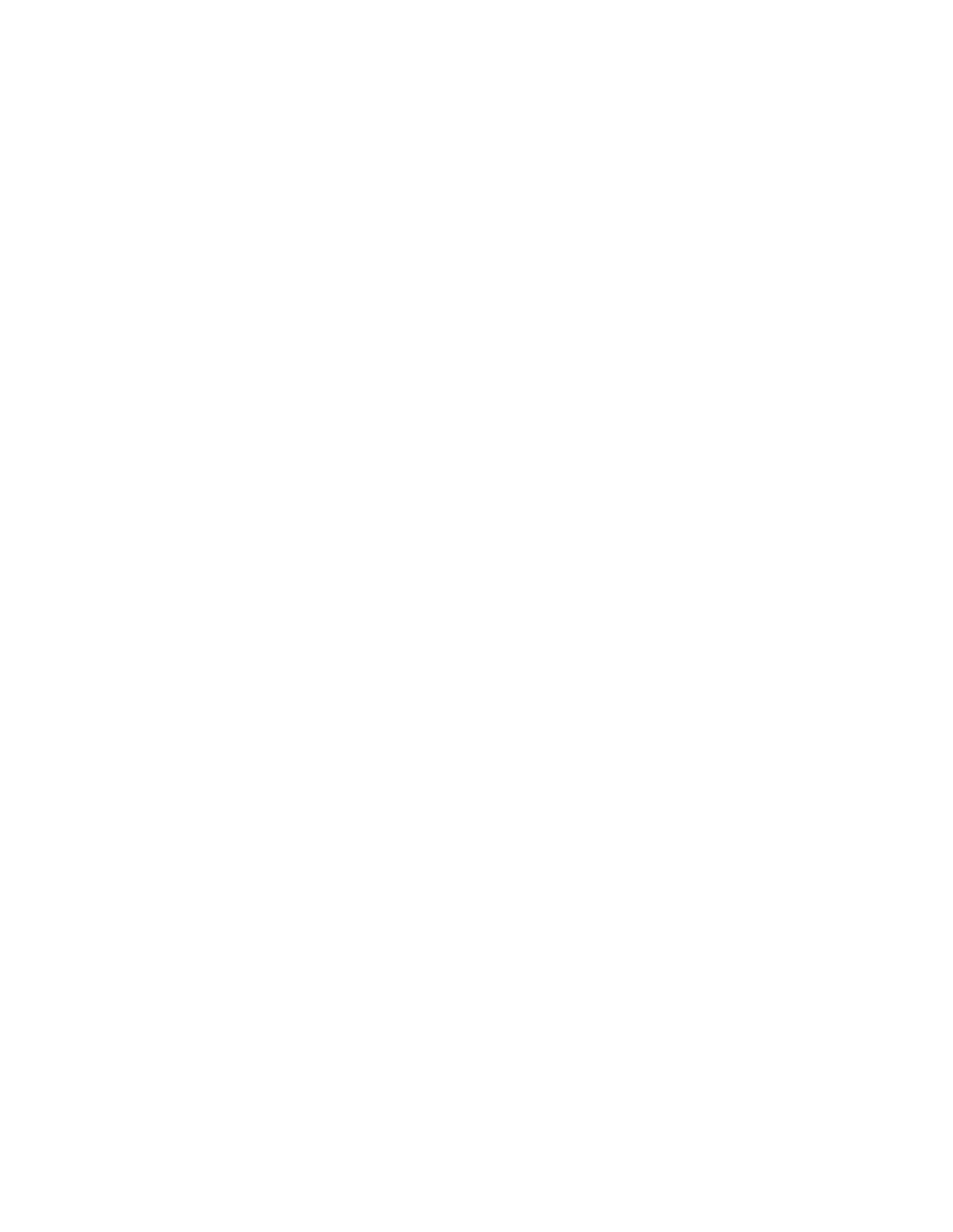## **Table of Contents**

| Section |     |  | Page |
|---------|-----|--|------|
| 1.      |     |  |      |
|         |     |  |      |
|         |     |  |      |
|         | 1.3 |  |      |
|         | 1.4 |  |      |
| 2.      |     |  |      |
|         | 2.1 |  |      |
|         |     |  |      |

#### **List of Tables**

| Table   | Page |
|---------|------|
| Table 1 |      |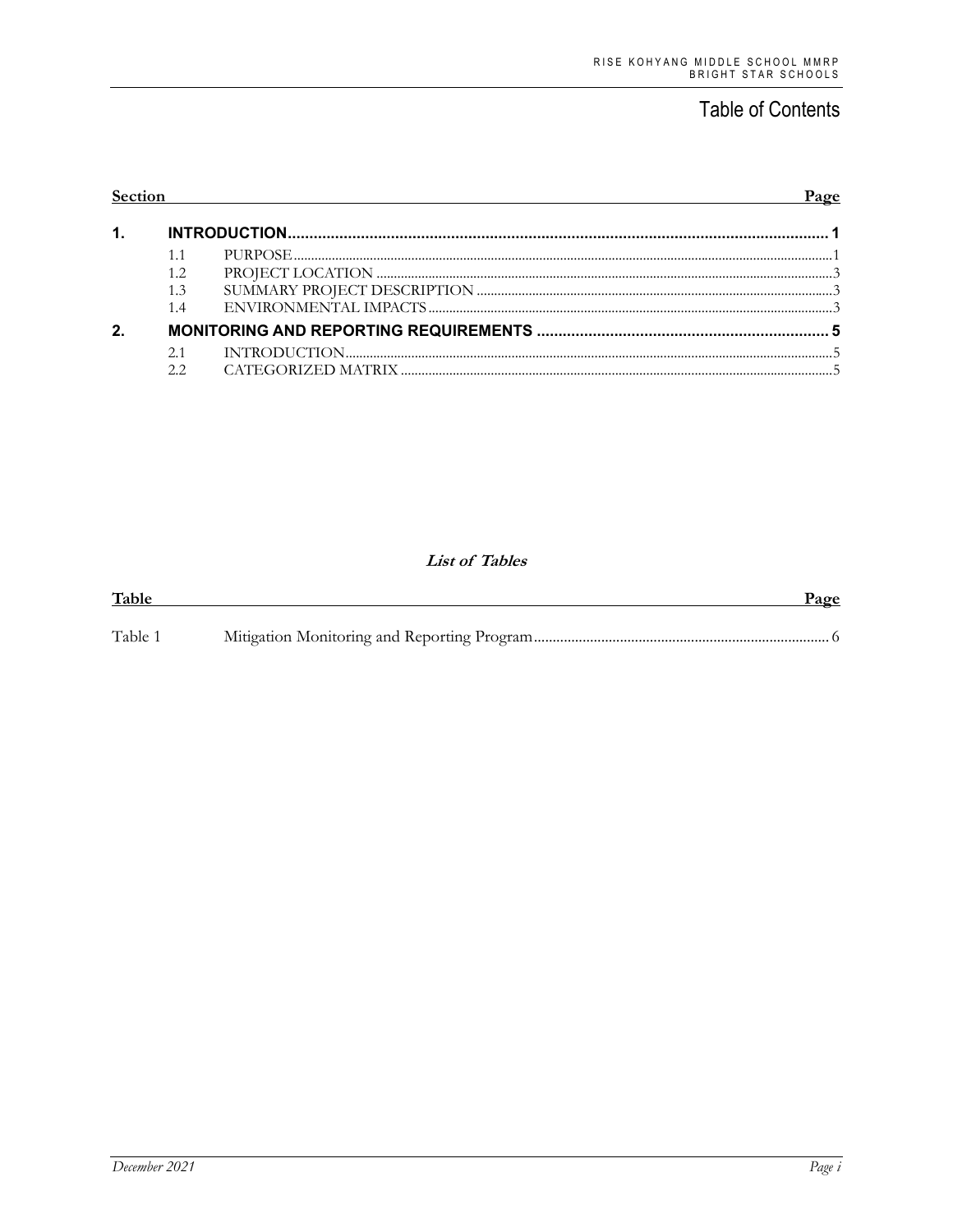### Table of Contents

*This page intentionally left blank.*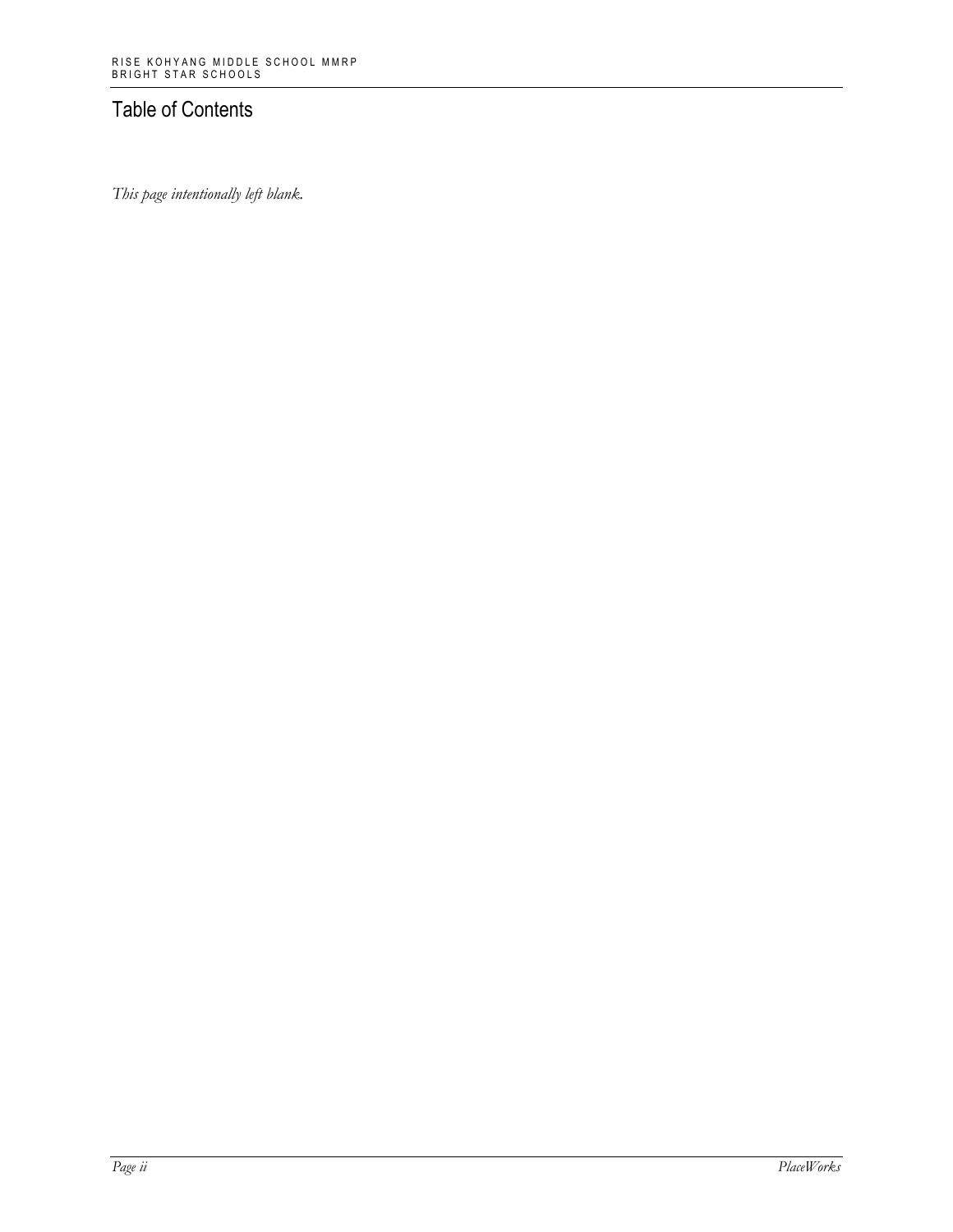## **1.1 PURPOSE**

This Mitigation Monitoring and Reporting Program (MMRP) has been developed to provide a vehicle by which to implement and monitor compliance with the Los Angeles Unified School District's (LAUSD's) CEQArequired mitigation measures, identified in the Rise Kohyang Middle School Project Mitigated Negative Declaration (MND) (State Clearinghouse No. 2021090586).

This MMRP has been prepared in conformance with Section 21081.6 of the Public Resources Code and LAUSD practice. Section 21081.6 states:

- (a) When making findings required by paragraph (1) of subdivision (a) of Section 21081 or when adopting a mitigated negative declaration pursuant to paragraph (2) of subdivision (c) of Section 21080, the following requirements shall apply:
	- (1) The public agency shall adopt a reporting or monitoring program for the changes made to the project or conditions of project approval, adopted in order to mitigate or avoid significant effects on the environment. The reporting or monitoring program shall be designed to ensure compliance during project implementation. For those changes which have been required or incorporated into the project at the request of a responsible agency or a public agency having jurisdiction by law over natural resources affected by the project, that agency shall, if so requested by the lead or responsible agency, prepare and submit a proposed reporting or monitoring program.

The charter school Project is subject to the California Department of Education (CDE) design and siting requirements, and the school architectural designs are subject to review and approval by the California Division of the State Architect (DSA). The proposed Project is required to comply with specific design standards and sustainable building practices. Certain standards assist in reducing environmental impacts, such as the California Green Building Code (CALGreen Code),<sup>1</sup> LAUSD Standard Conditions of Approval (SC),<sup>2</sup> and the Collaborative for High-Performance Schools (CHPS) criteria.3

**California Green Building Code.** Part 11 of the California Building Standards Code is the California Green Building Standards Code, also known as the CALGreen Code. The CALGreen Code is a statewide green building standards code and is applicable to residential and nonresidential buildings throughout California, including schools. The CALGreen Code was developed to reduce GHG from buildings; promote

<sup>1</sup> California Green Building Standards Code, Title 24, Part 11.

<sup>2</sup> Program EIR for the School Upgrade Program. Report. 2015. http://achieve.lausd.net/ceqa.

<sup>&</sup>lt;sup>3</sup> The Board of Education's October 2003 Resolution on Sustainability and Design of High Performance Schools directs staff to continue its efforts to ensure that every new school and modernization project in the District, from the beginning of the design process, incorporate CHPS (Collaborative for High Performance Schools) criteria to the extent possible.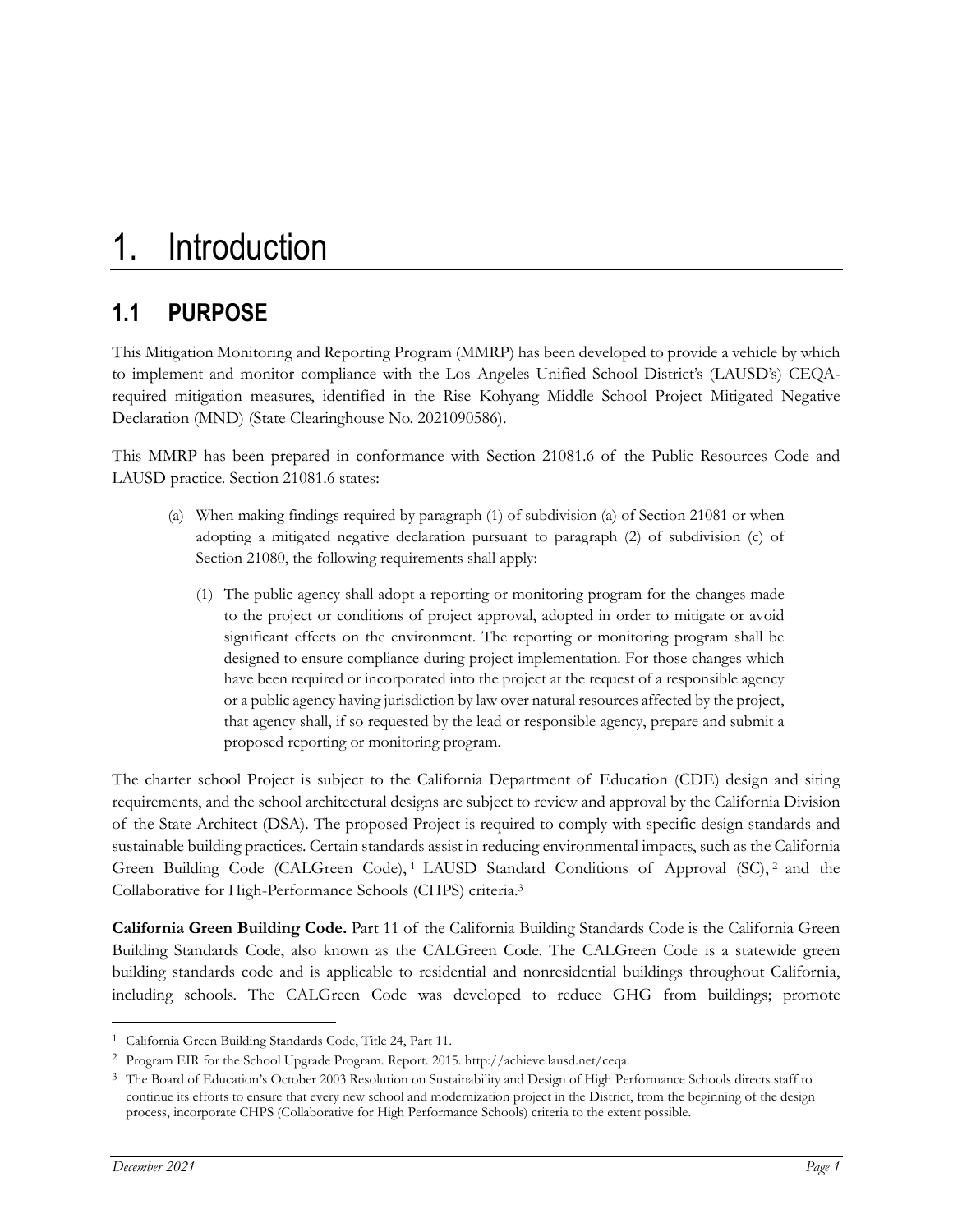environmentally responsible, cost-effective, healthier places to live and work; reduce energy and water consumption; and respond to the environmental directives of the Department of Housing and Community Development.

**Standard Conditions of Approval for District Construction, Upgrade, and Improvement Projects (SC).** SCs were adopted by the Board of Education on February 5, 2019 (Board Report Number 241-18/19). SCs are environmental standards that are applied to District construction, upgrade, and improvement projects during the environmental review process by the District Office of Environmental Health and Safety's California Environmental Quality Act (CEQA) team to offset potential environmental impacts. The SCs were largely compiled from established LAUSD standards, guidelines, specifications, practices, plans, policies, and programs. For each SC, applicability is triggered by factors such as the project type and existing conditions. These SCs are implemented during the planning, construction, and operational phases of the projects. The Board of Education adopted a previous version of the SCs on November 10, 2015 (Board Report Number 159-15/16). They were originally compiled as a supplement to the Program Environmental Impact Report (Program EIR) for the School Upgrade Program, which was certified by the Board of Education on November 10, 2015 (also Board Report No. 159-15/16). The most recently adopted SCs were updated in order to incorporate and reflect recent changes in laws, regulations, and the District's standard policies, practices and specifications (e.g., the Design Guidelines and Design Standards, which are routinely updated and are referenced throughout the Standard Conditions).

**Collaborative for High-Performance Schools (CHPS).** The proposed Project would include CHPS criteria points under seven categories: integration, indoor environmental quality, energy, water, site, materials and waste management, and operations and metrics. LAUSD is committed to sustainable construction principles and has been a member of CHPS since 2001. CHPS has established criteria for the development of high-performance schools to create a better educational experience for students and teachers by designing the best facilities possible. CHPS-designed facilities are healthy, comfortable, energy efficient, material efficient, easy to maintain and operate, commissioned, environmentally responsive site, a building that teaches, safe and secure, community resource, stimulating architecture, and adaptable to changing needs. The proposed Project would comply with CHPS and LAUSD sustainability guidelines. The design team would be responsible for incorporating sustainability features for the proposed Project, including on-site treatment of stormwater runoff, "cool roof " building materials, lighting that reduces light pollution, water- and energy-efficient design, water-wise landscaping, collection of recyclables, and sustainable and/or recycled-content building materials.

**Project Design Features (PDF).** PDFs are environmental protection features that modify a physical element of a site-specific project and are depicted in a site plan or documented in the project design plans. PDFs may be incorporated into a project design or description to offset or avoid a potential environmental impact and do not require more than adhering to a site plan or project design. Unlike mitigation measures, PDFs are not special actions that need to be specifically defined or analyzed for effectiveness in reducing potential impacts.

**Mitigation Measures.** If, after incorporation and implementation of federal, state, and local regulations; CHPS prerequisite criteria; PDFs; and SCs, there are still significant environmental impacts, then feasible and project-specific mitigation measures are required to reduce impacts to less than significant levels. Mitigation under CEQA Guidelines Section 15370 includes: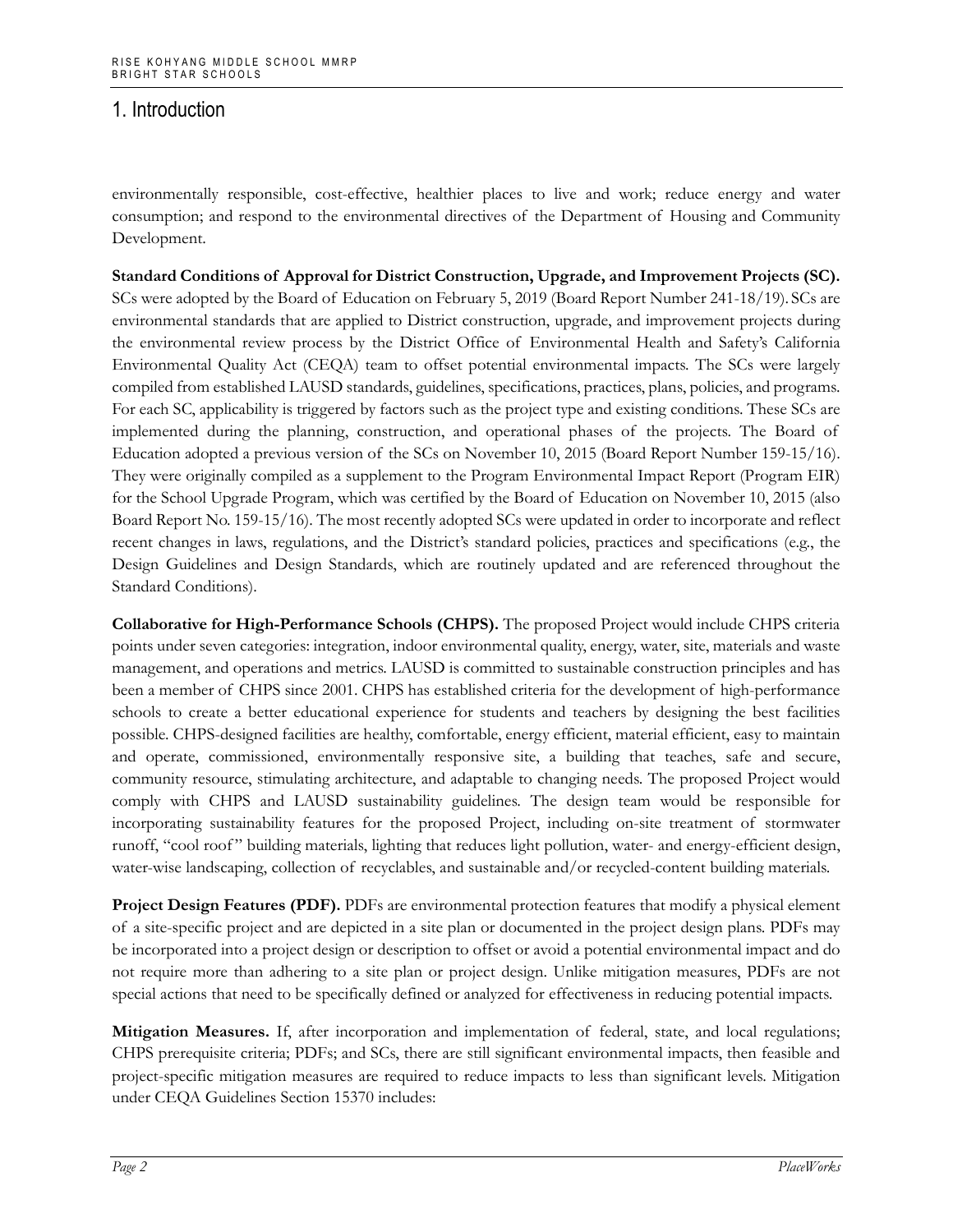- Avoiding the impact altogether by not taking a certain action or parts of an action.
- Minimizing impacts by limiting the degree or magnitude of the action and its implementation.
- Rectifying the impact by repairing, rehabilitating, or restoring the impacted environment.
- Reducing or eliminating the impact over time by preservation and maintenance operations during the life of the action.
- Compensating for the impact by replacing or providing substitute resources or environments.

Mitigation measures must further reduce significant environmental impacts above and beyond compliance with federal, state, and local laws and regulations; PDFs; and SCs.

Bright Star Schools is the project proponent and developer of this Project, and as such has assumed all of the responsibilities that would typically be attributed to LAUSD. Where Standard Conditions of Approval or other measures identify "LAUSD" as the responsible party, it is understood that Bright Star Schools is in fact the responsible party for compliance with these and all measures related to the proposed Project. Specifically, Bright Star Schools is responsible for compliance with and implementation of all of the measures that are outlined in this MND for the proposed Project.

## **1.2 PROJECT LOCATION**

The Project site is in the City of Los Angeles (west of downtown) in the Pico-Union neighborhood: 1700 and 1710 West Olympic Boulevard, and 1001, 1003, 1005, 1007, 1011, 1015, 1019, 1023, and 1029 South Beacon Avenue (APN 5137-017-014).

## **1.3 SUMMARY PROJECT DESCRIPTION**

The proposed Project is a new charter middle school with a capacity for 450 students in grades 6-8 and 40 fulland part-time teachers and staff. The campus would include an approximately 69,200-square-foot, four-story building with staff space (reception/clerical/administration/teacher offices, meeting rooms), restrooms, support space (custodial, storage, electrical/telecommunications rooms), 21 classrooms, multipurpose room and servery, and subterranean parking garage.

## **1.4 ENVIRONMENTAL IMPACTS**

### **1.4.1 No Impact and Less Than Significant Impact**

The following environmental resource areas were identified as no impact or less than significant in the Initial Study.

- **Aesthetics**
- Agriculture and Forestry Resources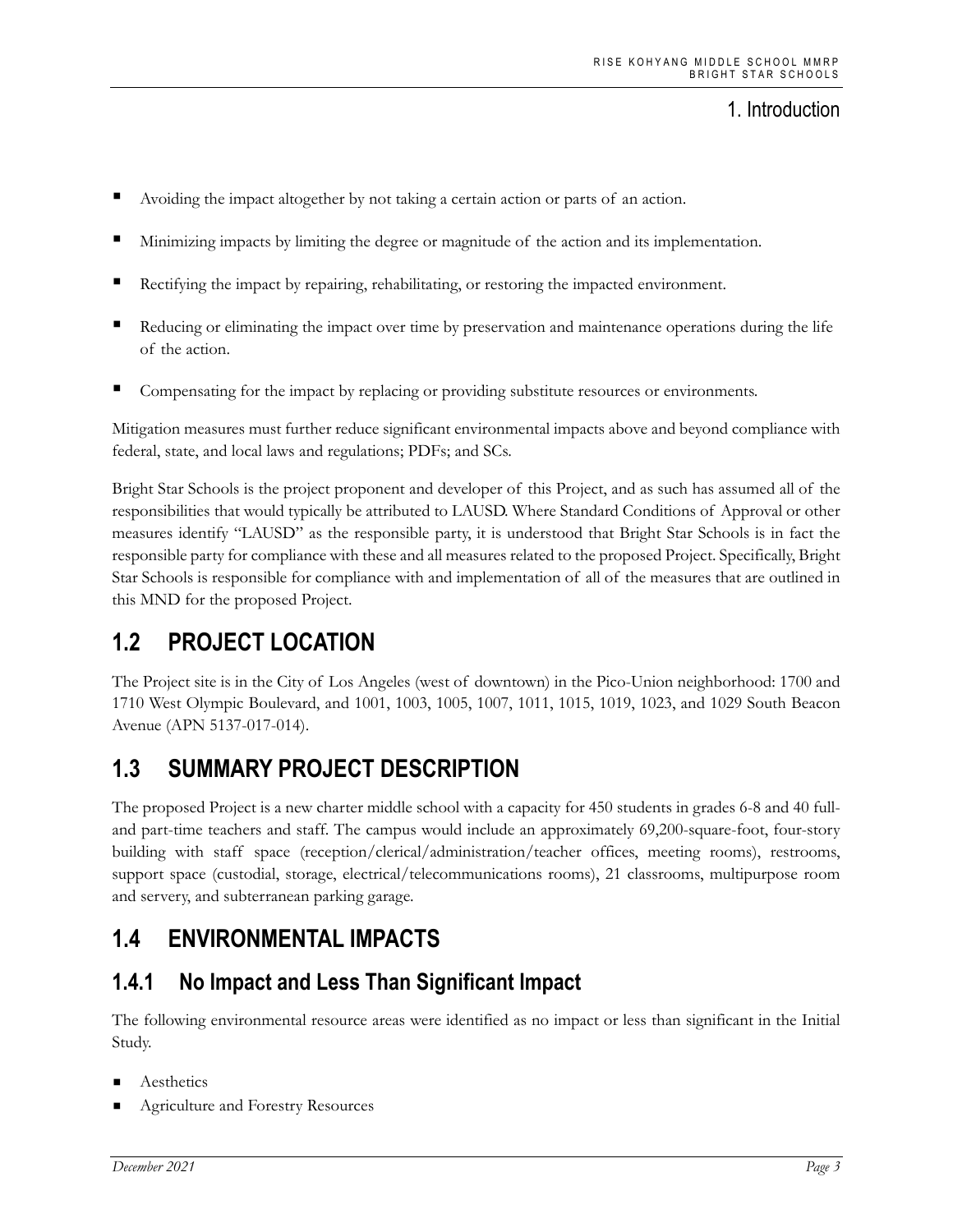- Air Quality
- Biological Resources
- Cultural Resources
- $\blacksquare$  Energy
- Geology and Soils
- Greenhouse Gas Emissions
- Hazards and Hazardous Materials
- **Hydrology and Water Quality**
- Land Use and Planning
- **Mineral Resources**
- **Noise**
- Population and Housing
- **Public Services**
- **Recreation**
- Tribal Cultural Resources
- **Utilities and Service Systems**
- **Wildfire**

## **1.4.2 Less Than Significant with Mitigation**

The MND found that the Project would result in two potentially significant impacts without mitigation: Pedestrian Safety and Transportation. Table 1, *Mitigation Monitoring and Reporting Program*, lists the mitigation measures that were incorporated into the proposed Project. To reduce impacts associated with vehicle and pedestrian hazards at the intersection of Olympic Boulevard / Beacon Avenue, implementation of Mitigation Measures MM-PED-1 and MM-PED-2 would provide safety measures. Additionally, Mitigation Measures MM-TR-1 through MM-TR-2 have been identified to reduce the impact of daily work vehicle miles traveled (VMT) per employee. With mitigation, impacts would be less than significant.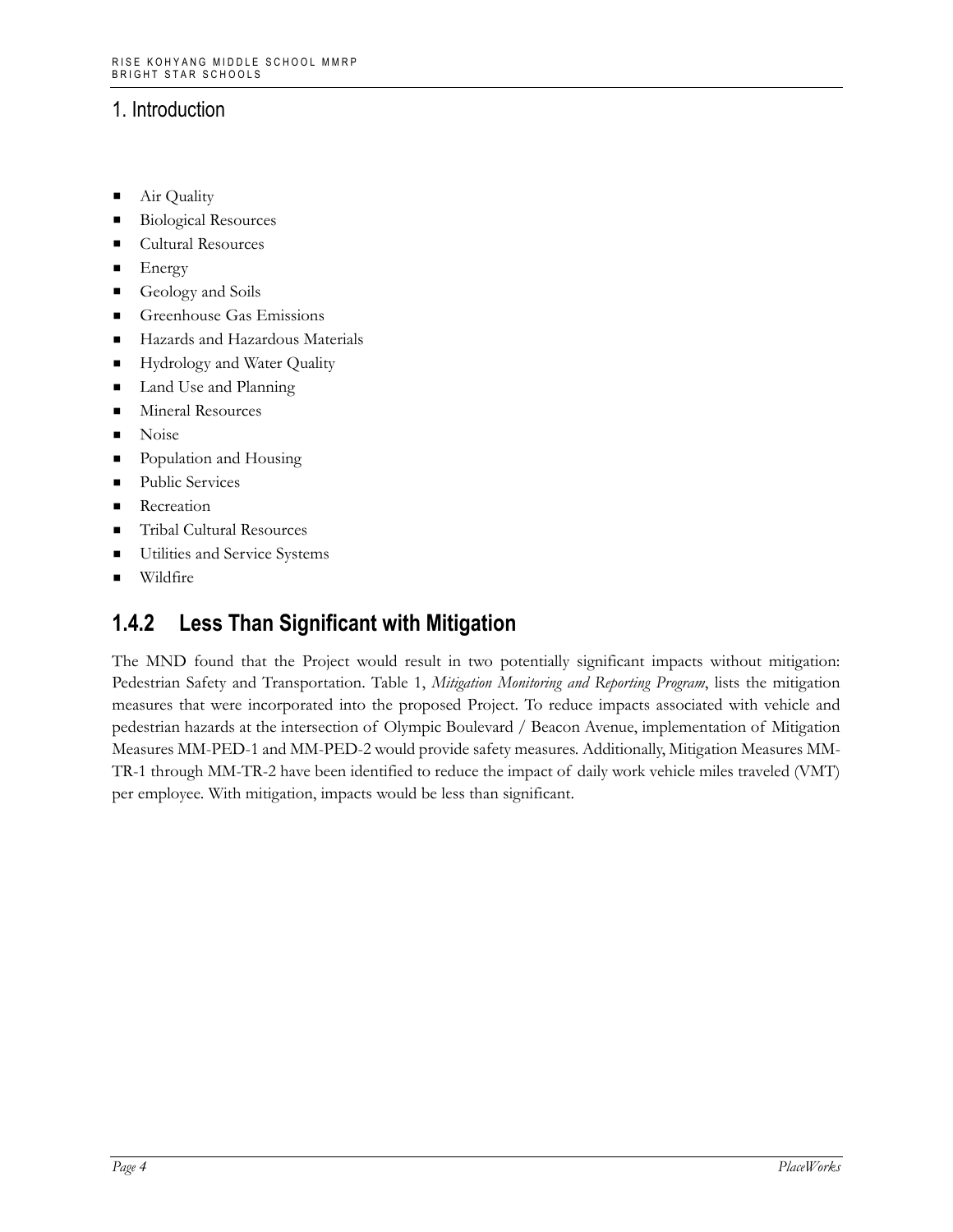# 2. Monitoring and Reporting Requirements

# **2.1 INTRODUCTION**

CEQA requires adoption of a reporting or monitoring program for the conditions of Project approval that are necessary to mitigate, reduce, or avoid significant effects on the environment.4

The purpose of the MMRP is to ensure the effective implementation of the measures for the Project. In addition, it provides a means for identifying corrective actions, if necessary, before irreversible environmental damage occurs. As the Lead Agency, LAUSD is responsible for review and approval of the Project and adoption of the MMRP.

The program requirements outlined in Table 1 include:

- **Mitigation measures**
- **Responsibility for implementation**
- Implementation phase (e.g., pre-construction, construction, prior to occupancy, post-occupancy)
- Responsibility for monitoring
- Completion date and initials of monitoring party

## **2.2 CATEGORIZED MATRIX**

Project-specific mitigation measures have been categorized in Table 1. The table serves as the basis for scheduling the implementation of and compliance with mitigation measures.

<sup>4</sup> Public Resources Code, Section 21081.6.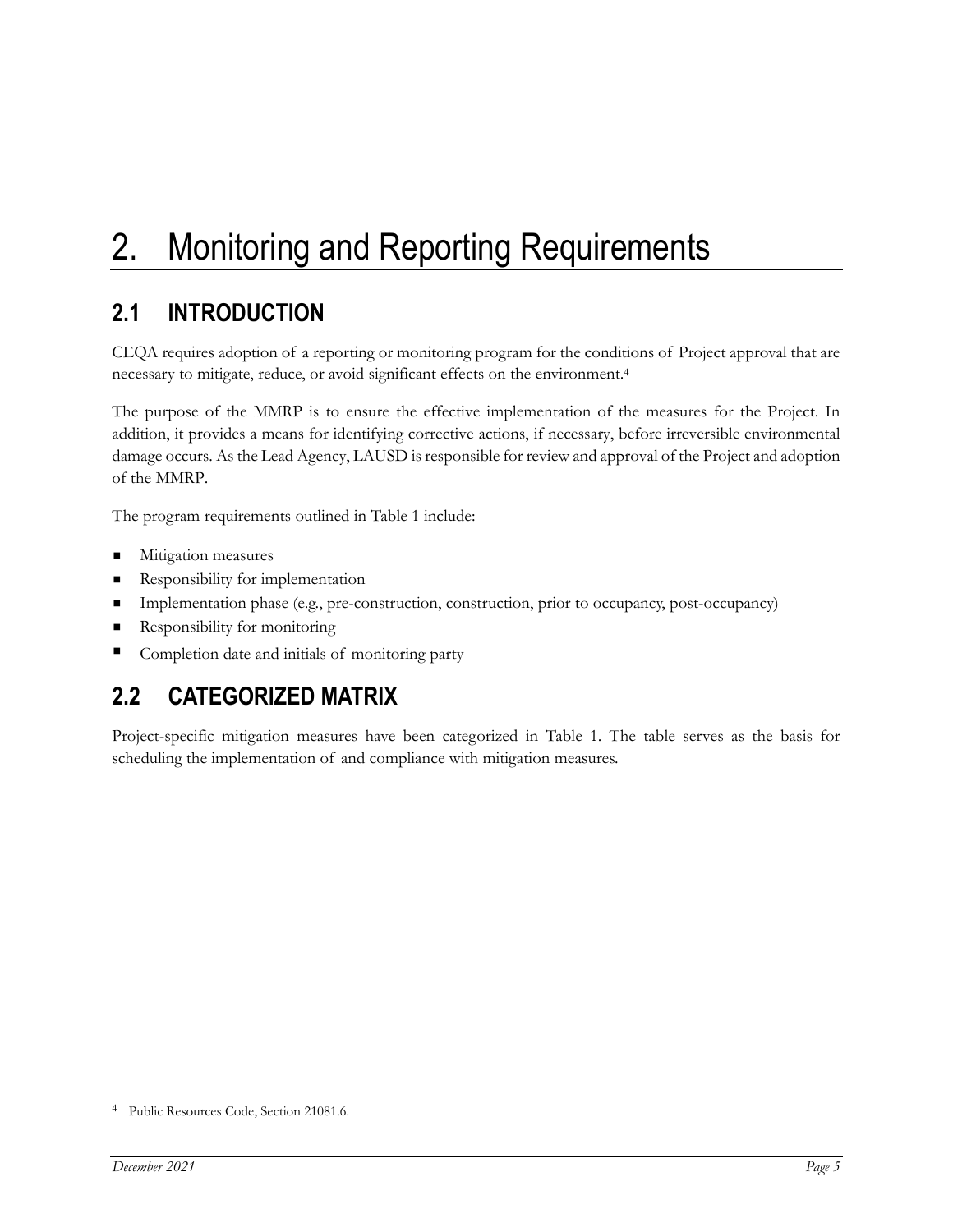## 2. Monitoring and Reporting Requirements

#### **Table 1 Mitigation Monitoring and Reporting Program**

|                          | Mitigation Measures <sup>5</sup>                                                                                                                                                                                                                                                                                                                                                                                                                                                                               | <b>Responsibility for</b><br>Implementation                                                                      | <b>Implementation Phase</b>          | <b>Responsibility for</b><br><b>Monitoring</b> | <b>Monitor</b><br>(Signature Required)<br>(Date of Compliance) |  |  |
|--------------------------|----------------------------------------------------------------------------------------------------------------------------------------------------------------------------------------------------------------------------------------------------------------------------------------------------------------------------------------------------------------------------------------------------------------------------------------------------------------------------------------------------------------|------------------------------------------------------------------------------------------------------------------|--------------------------------------|------------------------------------------------|----------------------------------------------------------------|--|--|
| <b>PEDESTRIAN SAFETY</b> |                                                                                                                                                                                                                                                                                                                                                                                                                                                                                                                |                                                                                                                  |                                      |                                                |                                                                |  |  |
| MM-PED-1.                | Prior to the first day of classes at the middle school, Bright Star Schools shall<br>prepare a Traffic Control Plan to minimize traffic congestion and ensure a safe<br>path of travel for walking and biking to school. Among the measures that shall<br>be included in the Traffic Control Plan is school staff monitors or crossing guards<br>during drop-off and pick-up.                                                                                                                                  | Charter School<br>administrators;<br>FSD / OEHS                                                                  | Prior to the first day of<br>classes | LAUSD FSD / OEHS                               |                                                                |  |  |
| MM-PED-2.                | Prior to the first day of classes at the middle school, Bright Star Schools shall<br>ensure construction of improvements at the Olympic Boulevard / Beacon<br>Avenue intersection to generate driver awareness of pedestrian activity and<br>increase pedestrian safety. All improvements shall comply with the California<br>Manual of Uniform Traffic Control Devices for Streets and Highways (CA<br>MUTCD) and with LADOT requirements and standards. Specific improvements<br>and programs shall include: |                                                                                                                  |                                      |                                                |                                                                |  |  |
|                          | Enhanced crosswalk and pedestrian safety treatments such as yellow<br>crosswalk, pavement markings, raised crosswalk, safety lighting, warning<br>signage, in-pavement flashing beacons, curb extensions.                                                                                                                                                                                                                                                                                                      |                                                                                                                  |                                      |                                                |                                                                |  |  |
|                          | The charter school will provide monitors or crossing guards. Monitors or<br>crossing guards shall be posted at the intersection of Olympic Boulevard<br>/ Beacon Avenue during the student drop-off and pick-up to facilitate<br>pedestrian crossings and vehicular traffic flow and to ensure the safety of<br>students.                                                                                                                                                                                      | <b>Charter School</b><br>administrators;<br>FSD / OEHS; City of<br>Los Angeles Public<br><b>Works Department</b> | Prior to the first day of<br>classes | LAUSD FSD / OEHS                               |                                                                |  |  |
|                          | Meetings and informational packets shall be distributed to instruct<br>parents/guardians on the student drop-off and pick-up procedure.                                                                                                                                                                                                                                                                                                                                                                        |                                                                                                                  |                                      |                                                |                                                                |  |  |
|                          | The school facilities staff and school principal shall review student drop-<br>off and pick-up procedures every month for the first year that school is in<br>session, then quarterly after that, to identify bottlenecks and areas for<br>improvement and shall make adjustments to the Traffic Control Plan.                                                                                                                                                                                                 |                                                                                                                  |                                      |                                                |                                                                |  |  |
|                          | Charter school administrators shall implement an incentive program to<br>encourage parents of students to rideshare with other students.                                                                                                                                                                                                                                                                                                                                                                       |                                                                                                                  |                                      |                                                |                                                                |  |  |

<sup>5</sup> OEHS = Office of Environmental Health and Safety; FSD = Facilities Services Division